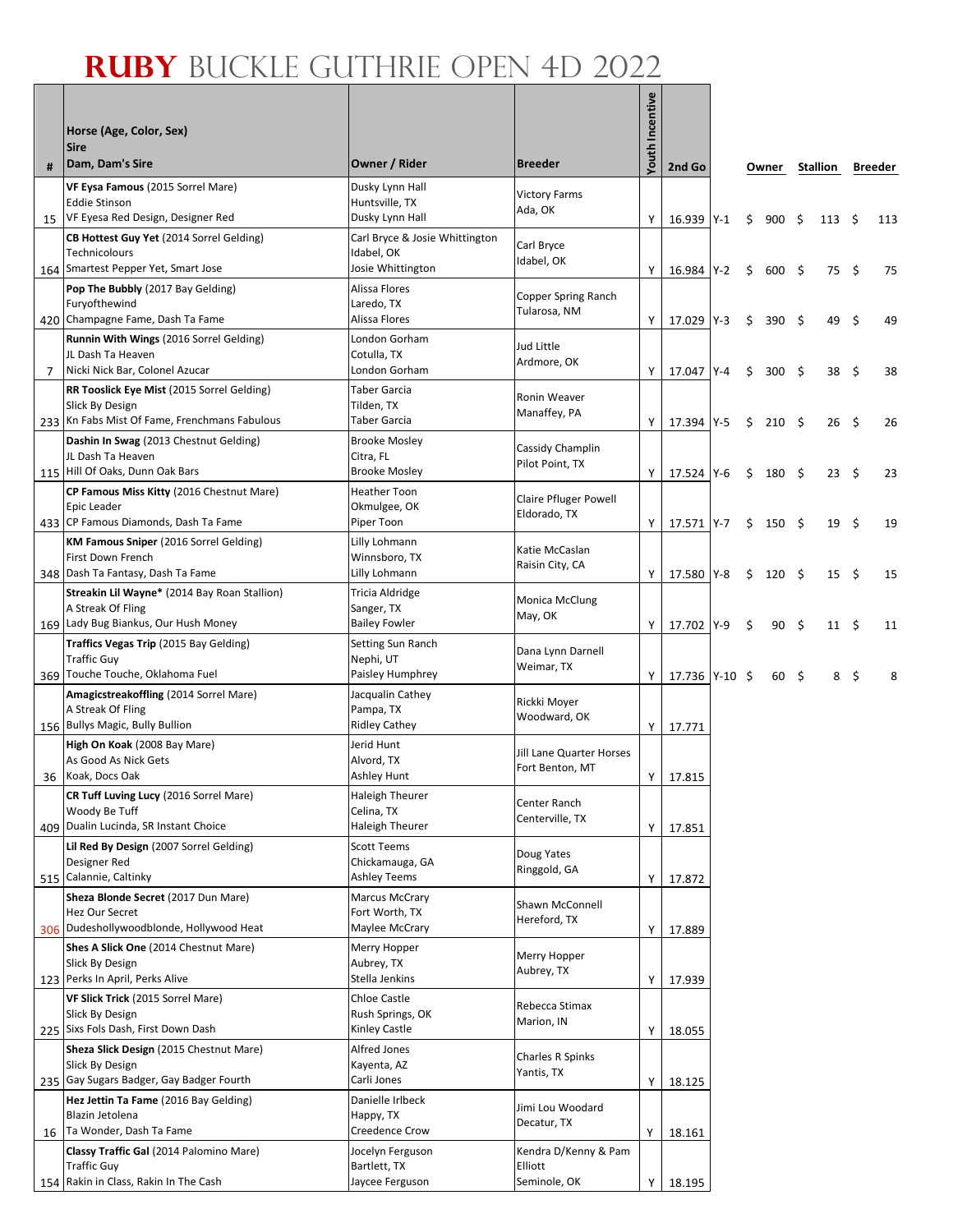| #  | Horse (Age, Color, Sex)<br><b>Sire</b><br>Dam, Dam's Sire                                                       | Owner / Rider                                                  | <b>Breeder</b>                                           | Youth Incentive | 2nd Go |
|----|-----------------------------------------------------------------------------------------------------------------|----------------------------------------------------------------|----------------------------------------------------------|-----------------|--------|
|    | Sugary Lane (2014 Chestnut Mare)<br>The Goodbye Lane<br>211 BS Prettyproud Sugar, Proudest Effort               | <b>Timber Cote</b><br>Spanish Fork, UT<br><b>Timber Cote</b>   | Shana Gibson<br>Ogden, UT                                | Υ               | 18.196 |
|    | VF Yall Watch This (2014 Chestnut Gelding)<br><b>Eddie Stinson</b><br>151 VF Burrs Alive, Burrs First Down      | John Floyd<br>Weatherford, TX<br>Makayla Johnson               | <b>Victory Farms</b><br>Ada, OK                          | Y               | 18.231 |
|    | Bobbysocks (2015 Bay Mare)<br><b>BHR Frenchies Socks</b><br>455 Bids April Twist, Dinks Double Bid              | Linda Jett Mosley<br>Vidalia, GA<br>Savannah Amos              | Andy E McClure<br>Palmetto, GA                           | Υ               | 18.302 |
|    | Bar B Frenchmansfame (2015 Sorrel Gelding)<br>Frenchmans Guy<br>230 Miss Mitos Whiskey, Dash Ta Fame            | Skylar Curtis<br>Angleton, TX<br>Skylar Curtis                 | Don & Beverly Burdette<br>Lufkin, TX                     | Y               | 18.332 |
|    | Twobigfourmybritches (2015 Sorrel Mare)<br><b>Tres Seis</b><br>430 KPS Pockets Of Fire, Firewater Flit          | Setting Sun Ranch<br>Nephi, UT<br>Paisley Humphrey             | <b>Steel Gang Quarter</b><br>Horses LLC<br>Newellton, LA | Υ               | 18.428 |
|    | KM Perksofbeinfrench (2011 Palomino Gelding)<br>First Down French<br>495 Silk Perks, Dash For Perks             | <b>Heather Toon</b><br>Okmulgee, OK<br>Piper Toon              | Katie McCaslan<br>Raisin City, CA                        | Υ               | 18.456 |
|    | Guns Fancy Fling (2010 Bay Roan Mare)<br>A Streak Of Fling<br>44 Guns Fancy Chex, Nu Chex To Cash               | <b>Heather Leeper</b><br>Wilmore, KS<br>Alida Leeper           | Cathi T Carrol<br>Edmond, OK                             | Υ               | 18.478 |
|    | Forged In Fame (2018 Sorrel Mare)<br><b>HP Dash Ta Fiesta</b><br>547 Champagne For Nick, Dr Nick Bar            | <b>Hadley Spence</b><br>Venus, TX<br><b>Hadley Spence</b>      | <b>Twisted J Ranch</b><br>Dublin, TX                     | Υ               | 18.478 |
|    | My Flings On Fire (2014 Bay Gelding)<br>A Streak Of Fling<br>174 My Frosted Firewater, No Fade Wranglers        | <b>Check L Performance Horses</b><br>Wilmore, KS<br>Axi Payne  | Charla Wooten<br>Willis, TX                              | Y               | 18.484 |
|    | Crown Me Next V (2016 Bay Gelding)<br>Corona Cartel<br>519 Viva Mexico, Feature Mr Jess                         | Abigail Poe<br>Fitzgerald, GA<br>Abigail Poe                   | Valeriano Racing Stables<br>Odessa, TX                   | Υ               | 18.548 |
|    | Straight Up Smooth (2015 Buckskin Mare)<br>A Smooth Guy<br>283 Up Straight, Lean With Me                        | Kristine & Josh Jacobsen<br>Weatherford, TX<br>Cienna Jacobsen | Mike Oden Cattle Co.<br>Williams, AZ                     | Y               | 18.670 |
|    | Daddy B Proud (2011 Sorrel Gelding)<br><b>JB Proud N Famous</b><br>50 RGR Whos Your Daddy, Intents And Purposes | McKensy Topham<br>Delta, UT<br>Summer Owens                    | Bobbi J Scott<br>Trout Creek, MT                         | Y               | 18.830 |
| 23 | Traffics Pistol Guy (2014 Bay Gelding)<br><b>Traffic Guy</b><br>Ms Lacy Mercedes, Mr Black Mercedes             | Jamie & Karen Shock<br>Thorndale, TX<br><b>Riley Shock</b>     | Terrie F Zizzo<br>Belton, TX                             | Υ               | 18.875 |
| 30 | Yabba Dabba Voo Doo (2005 Palomino Gelding)<br>Frenchmans Guy<br>Voo Doo Martha, Marthas Six Moons              | Lauren Magdeburg<br>Roland, OK<br><b>Finley Magdeburg</b>      | Bill & Debbie Myers<br>St Onge, SD                       | Υ               | 18.989 |
|    | Down Redwood Lane (2017 Sorrel Mare)<br>PC Redwood Manny<br>209 Down Merridoc Lane, The Goodbye Lane            | Charlie Cote<br>Spanish Fork, UT<br><b>Timber Cote</b>         | Mark & Linda Jarvis<br>Spanish Fork, UT                  | Υ               | 19.184 |
|    | SixxGun Fury (2015 Bay Mare)<br>Furyofthewind<br>582 Karen Sixx, Streakin La Jolla                              | Abigail Poe<br>Fitzgerald, GA<br>Abigail Poe                   | Leonel Nordhausen Jr<br>Mission, TX                      | Υ               | 19.331 |
|    | U Bet Ima Looker (2017 Brown Mare)<br>Irish Pay<br>322 Streakin Lil Sadie, A Streak Of Fling                    | Brad & Karly Knight<br>Roosevelt, UT<br>Jordynn Knight         | Dorothy L Bligh<br>Norris, SD                            | Υ               | 19.380 |
|    | <b>Spitfire Stoli</b> (2017 Sorrel Mare)<br>Stoli<br>486 Veva Six, Streakin Six                                 | Erin Chrisman<br>Kaplan, LA<br>Ella Jackson                    | Darrell Williams<br>Houston, TX                          | Υ               | 19.599 |
|    | A Fancy Guy (2002 Palomino Gelding)<br>Frenchmans Guy<br>633 WYO Fancy Pants, Tee J Bandito Finger              | Kyndall Pedone<br>Sunset, TX<br>Kyndall Pedone                 | Doug Parsons<br>Rapid City, SD                           | Υ               | 20.557 |
|    | Toast Ur Socks Off (2016 Sorrel Mare)<br><b>BHR Frenchies Socks</b><br>610 Toast Your Bug, Raise Your Glass     | Jeremy & Falisha Bowers<br>Woodward, OK<br>McKynlie Bowers     | Lyndsey J Myers<br>Tolar, TX                             | Υ               | 22.303 |

**2nd Go Owner Stallion Breeder**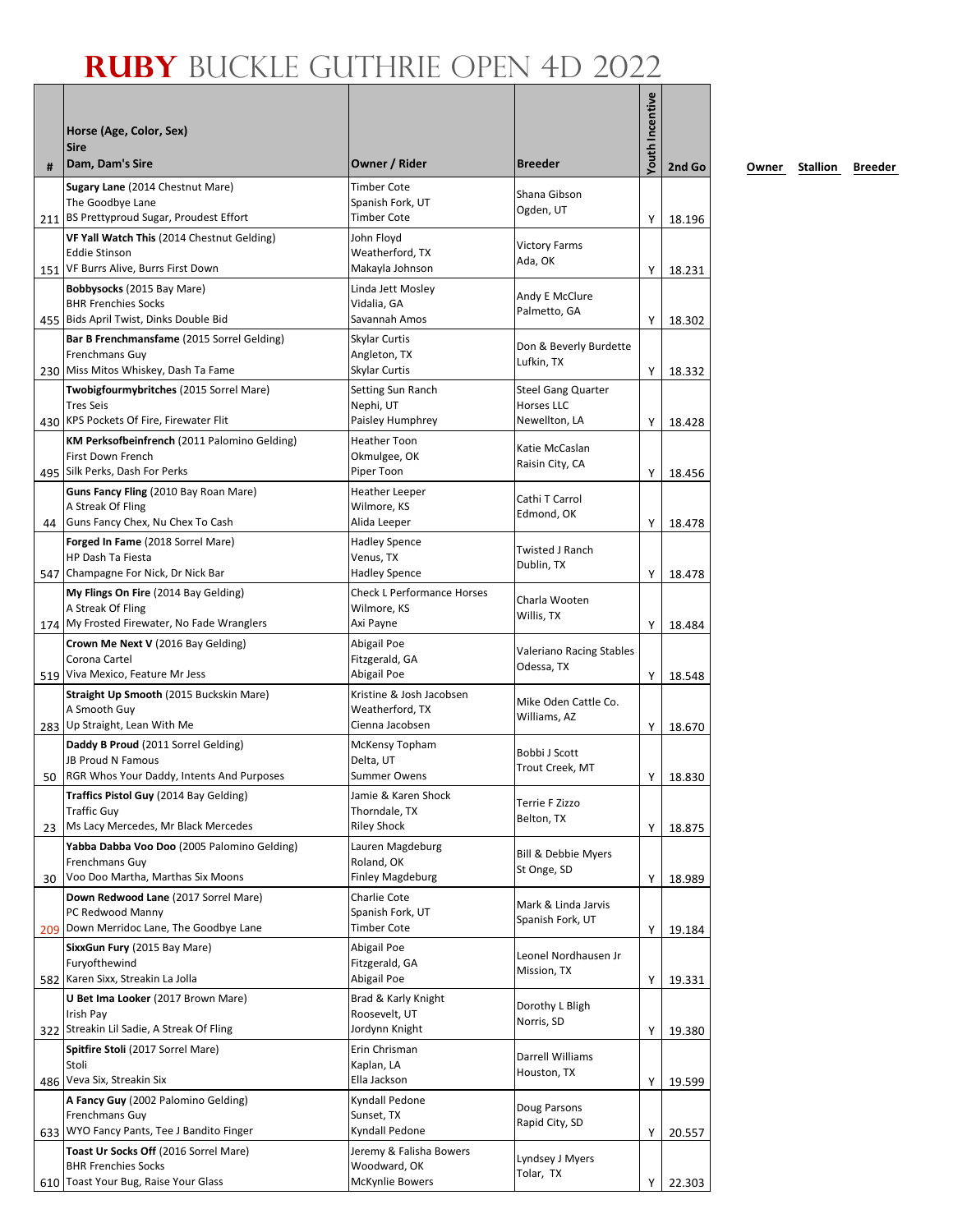| #   | Horse (Age, Color, Sex)<br><b>Sire</b><br>Dam, Dam's Sire                                                       | Owner / Rider                                                | <b>Breeder</b>                                  | Youth Incentive | 2nd Go           |
|-----|-----------------------------------------------------------------------------------------------------------------|--------------------------------------------------------------|-------------------------------------------------|-----------------|------------------|
|     | Mts Mister Brilliant (2010 Brown Gelding)<br>Ivory James<br>Addietakesall, Takin On Thecash                     | Cale Neisius<br>Okmulgee, OK<br>Cale Neisius                 | Michael T Samples<br>Abilene, KS                |                 |                  |
| 40  | Slick French Mimosa (2016 Black Mare)<br>Slick By Design<br>354 Native French Girl, Frenchmans Guy              | Savannah Shumpert<br>Mooreville, MS<br>Savannah Shumpert     | Shannon Renee<br>Akerstrom<br>Potter Valley, CA | Υ<br>Υ          | 22.422<br>22.427 |
|     | Go SweetEddie (2010 Sorrel Mare)<br><b>Eddie Stinson</b><br>52 Go Sweet Dust, Mr Raisin Dust                    | Sibyl Bass<br>Edgewood, TX<br>Sibyl Bass                     | Dennis & Dawnee Mhire<br>San Antonio, TX        | Υ               | 22.831           |
|     | Lil French Flirt (2017 Red Roan Gelding)<br>French Streaktovegas<br>473 Lil Peppy Valentine, Major Sam Peppy    | Ken White<br>Chatham, IL<br>Kynzli Miller                    | Ken White<br>Chatham, IL                        | Υ               | 22.837           |
|     | UX Smooth Stevi (2014 Palomino Mare)<br>A Smooth Guy<br>163 UX Firewater Lizzie, Firewater Frost                | Chris & Becky Pearson<br>Broken Bow, NE<br>Gracie Pearson    | Marlin & Jinx Maude<br>Hermosa, SD              | Y               | 22.840           |
|     | Penny For Ur Flit (2013 Palomino Mare)<br>JL Dash Ta Heaven<br>105 Fashion Star Flit, Firewater Flit            | Melora Potter<br>Marion, KY<br>Karsyn Potter                 | Dan & Kasey Etbauer<br>Goodwell, OK             | Y               | 22.976           |
|     | Guys Special Effort (2007 Palomino Mare)<br>Frenchmans Guy<br>426 Some Kinda Keeper, Special Effort             | Mesquite Ridge Farm<br>Burbank, OK<br>Ella Jackson           | Tyrell R Moody<br>Letcher, SD                   | Y               | 22.979           |
|     | Miss Rocking Vodka (2018 Chestnut Mare)<br>Triple Vodka<br>106 Miss King Gin, My Masster Gin                    | Julia Leao<br>Gainesville, TX<br>Julia Leao                  | Alyssa Loflin<br>Florence, CO                   | Υ               | 23.045           |
|     | JJJ Roscoe Bullyfame (2010 Bay Gelding)<br><b>Eddie Stinson</b><br>561 GCH Ballerina, Bully Bullion             | Jeannie Baldwin<br>Lufkin, TX<br>Jakup Bender                | Jeannie Baldwin<br>Lufkin, TX                   | Y               | 23.067           |
|     | Noshoesnosoxnoproblm (2013 Bay Gelding)<br><b>BHR Frenchies Socks</b><br>463 Bids April Twist, Dinks Double Bid | Linda Jett Mosley<br>Vidalia, GA<br>Charlie Cox              | Andy E McClure<br>Palmetto, GA                  | Υ               | 23.085           |
|     | Heavens Last Stand (2017 Sorrel Mare)<br>JL Dash Ta Heaven<br>583 The Last Of The Cash, Cash Not Credit         | <b>Scott Teems</b><br>Chickamauga, GA<br><b>Ashley Teems</b> | Jud Little<br>Ardmore, OK                       | Υ               | 23.175           |
|     | So French Iam Famous (2012 Chestnut Mare)<br>Frenchmans Guy<br>94 Sadie Hawkins Vision, Dash Ta Fame            | Sitnal Livestock LLC<br>Spearfish, SD<br>Kayla Lantis        | John G Johnson<br>Lemmon, SD                    | Υ               | 23.191           |
|     | Riptide Rider (2014 Brown Gelding)<br><b>Winners Version</b><br>390 A Fast Runaway, Make It Anywhere            | Brad & Karly Knight<br>Roosevelt, UT<br>Jordynn Knight       | A&C Racing and Roping<br>Roosevelt, UT          | Υ               | 23.217           |
|     | BT Scoredlolastinson (2014 Bay Mare)<br><b>Eddie Stinson</b><br>171 Scored Big Time, Even The Score             | Molly Steffen<br>Hico, TX<br>Kimber Steffen                  | <b>Bridget Thomas</b><br>Combine, TX            | Υ               | 23.308           |
| 79  | Snazzy Lil Dasher (2012 Sorrel Mare)<br>JL Dash Ta Heaven<br>Snazzy Nazzy, Relagate                             | Danielle Irlbeck<br>Happy, TX<br>Creedence Crow              | Jud Little<br>Ardmore, OK                       | Υ               | 23.429           |
|     | MCMFirenFrenchFergie (2018 Gray Mare)<br><b>Firewater Canyon</b><br>619 Omeomyo, Frenchmasn Guy                 | Wendie Scheidle<br>French Village, MO<br>Savanna Shumpert    | Pamela Post<br>Spencerville, OH                 | Υ               | 23.575           |
| 599 | Dashing Nonstop (2016 Sorrel Mare)<br>Dashin Dynamo<br>Firen Nonstop, Firem Jet                                 | Landry Rice<br>Floyds Knobs, IN<br>Landry Rice               | Alexander Ranee<br>Nacogdoches, TX              | Υ               | 23.620           |
|     | Dynamic Lady Duo (2015 Red Roan Mare)<br>Dashin Dynamo<br>282 Lady Bug Biankus, Our Hush Money                  | Tayln Wright<br>Canadian, TX<br>Tayln Wright                 | Monica McClung<br>May, OK                       | Υ               | 23.623           |
|     | Breezy PYC (2015 Brown Mare)<br>PYC Paint Your Wagon<br>284 Wind N My Sails, Okey Dokey Dale                    | Richard Johnson<br>Morning View, KY<br>Jada Johnson          | Keith Carol<br>Washington, OK                   | Υ               | 23.674           |
| 367 | Sexy White Socks (2016 Bay Mare)<br>Prime Talent<br>Shez Easy On The Eyes, Frenchmans Guy                       | PJ Cutters<br>Fort Worth, TX<br><b>Bailey Donahoo</b>        | Copper Spring Ranch<br>Bozeman, MT              | Υ               | 24.390           |

**2nd Go Owner Stallion Breeder**